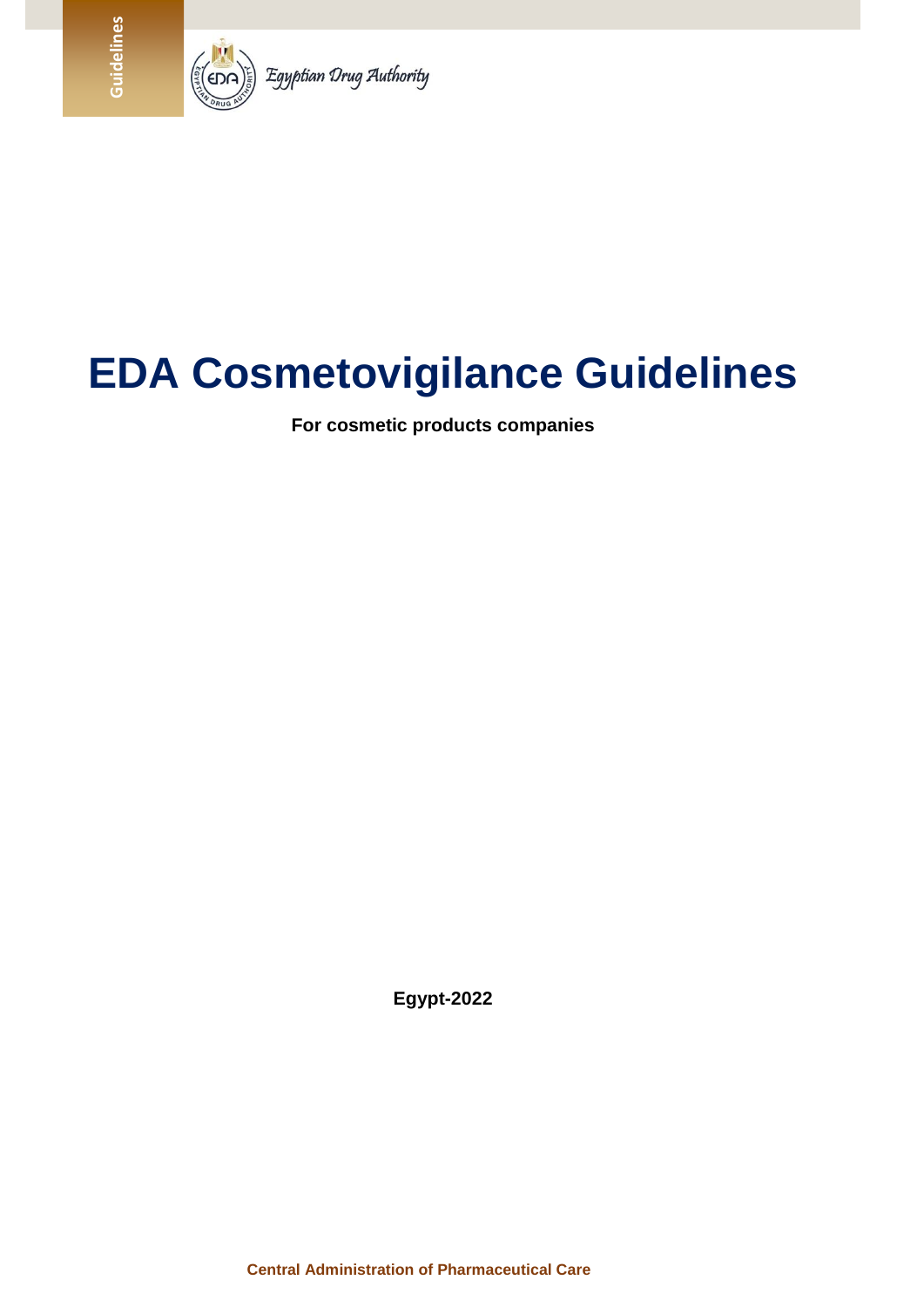

 $\widehat{\mathbb{E}}_{\widehat{\mathbb{S}}}$  Egyptian Drug Authority

# Contents

| 3.4.2 Criteria for an Undesirable Effect being reportable to EDA as a SUE  10 |  |
|-------------------------------------------------------------------------------|--|
|                                                                               |  |
|                                                                               |  |
|                                                                               |  |
|                                                                               |  |
|                                                                               |  |
|                                                                               |  |
|                                                                               |  |
|                                                                               |  |
|                                                                               |  |
|                                                                               |  |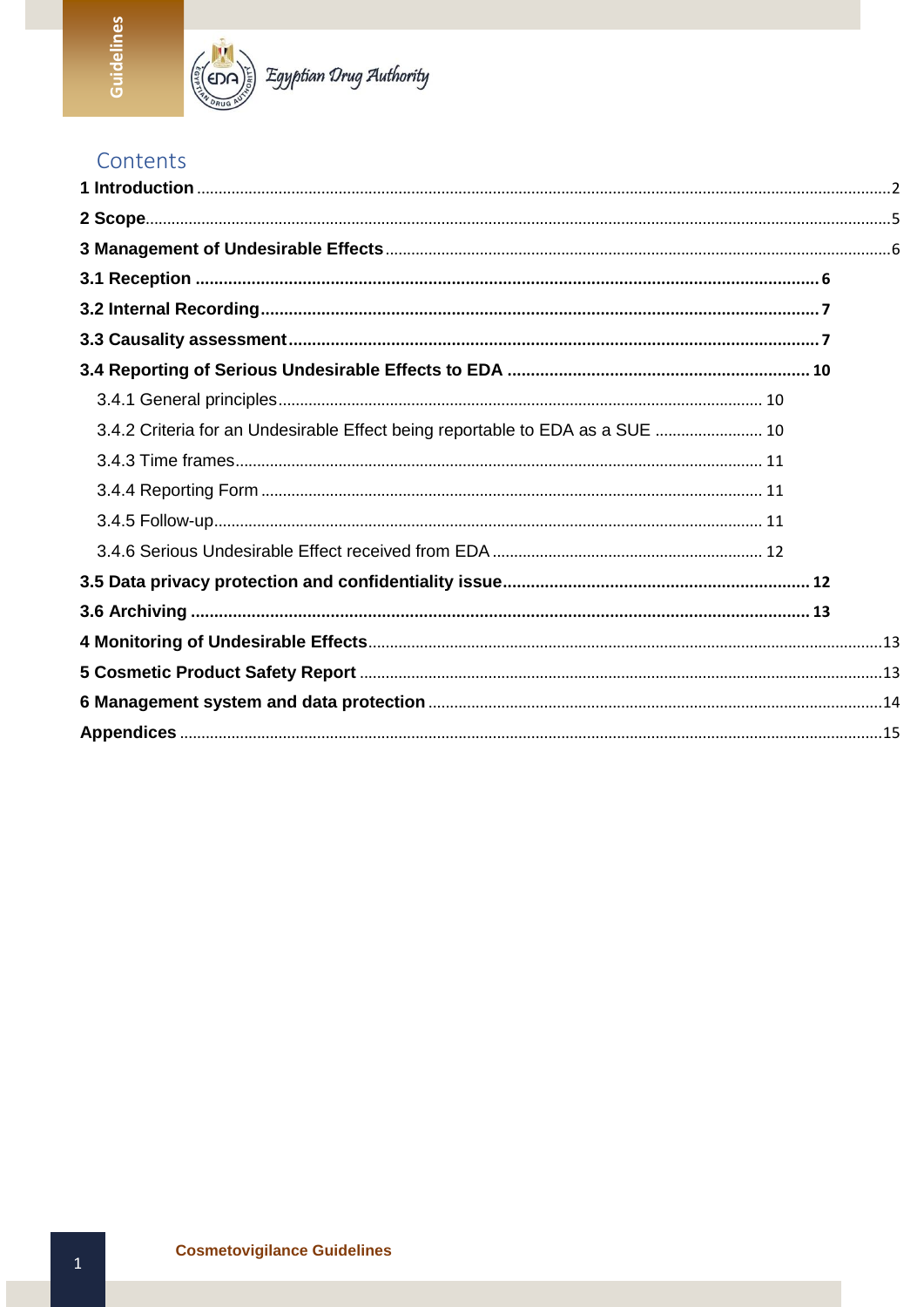

Egyptian Drug Authority

#### **1 Introduction**

#### <span id="page-2-0"></span>**What is a cosmetic product?**

A "cosmetic product" shall mean any substance or preparation intended to be placed in contact with the various external parts of the human body (epidermis, hair system, nails, lips and external genital organs) or with the teeth and the mucous membranes of the oral cavity with a view exclusively or mainly to cleaning them, perfuming them, changing their appearance and/or correcting body odors and/or protecting them or keeping them in good condition.

#### **What is Cosmetovigilance?**

Cosmetovigilance is defined as the collection, evaluation and monitoring of spontaneous reports of undesirable events (including SUE) observed during or after normal or reasonably foreseeable use of a cosmetic product. Spontaneous reporting gives meaningful indication on reporting rates, which are useful indicators to identify and describe possible signals.

Cosmetic products placed on the Egyptian market have high standards of safety and quality. Undesirable effects as a result of normal or reasonably foreseeable use of cosmetic products are rare and are typically mild in nature and completely reversible. Each company will have procedures to enable it to react appropriately to all reports of undesirable effects covering their recording and assessment and understanding their nature and future prevention. For companies, this plays an important role in the post-marketing surveillance of cosmetic products and their performance in the marketplace.

*Each Product owner (Cosmetic products company) should specify the name of one person to be in contact with the general administration for pharmaceutical Vigilance (EPVC), and provide his/her contact details.*

#### **The Egyptian Pharmaceutical Vigilance Center (EPVC)**

The Egyptian Pharmaceutical Vigilance Center (General administration for pharmaceutical vigilance) has been established in December 2009 in line with the global trend to strengthen the rules governing pharmacovigilance.

It is the national center in Egypt responsible for monitoring the safety of pharmaceutical products, medical devices and cosmetics throughout its life cycle. It also represents the regulatory body for pharmaceutical companies for subjects related to the field of pharmaceutical vigilance.

#### **1.1. Foreword**

The main purpose of Market Surveillance is to maintain the protection of health of cosmetics users by monitoring the occurrence and reducing the likelihood of reoccurrence of Undesirable Effects (UE). The Cosmetovigilance System includes the evaluation of Serious Undesirable Effects (SUEs) and, where appropriate, the dissemination of information which could be used to prevent such repetitions, or to alleviate the consequences of such effects. The Cosmetovigilance System is intended to facilitate a direct, early and harmonized implementation of such action.

Following these guidelines will allow responsible entities and distributors to demonstrate compliance with the legal requirements and provide the public and the Egyptian Drug Authority with confidence on the credibility and accuracy of the data supplied, whilst at the same time protecting the privacy of the healthcare professional and their relationship with the individual consumer.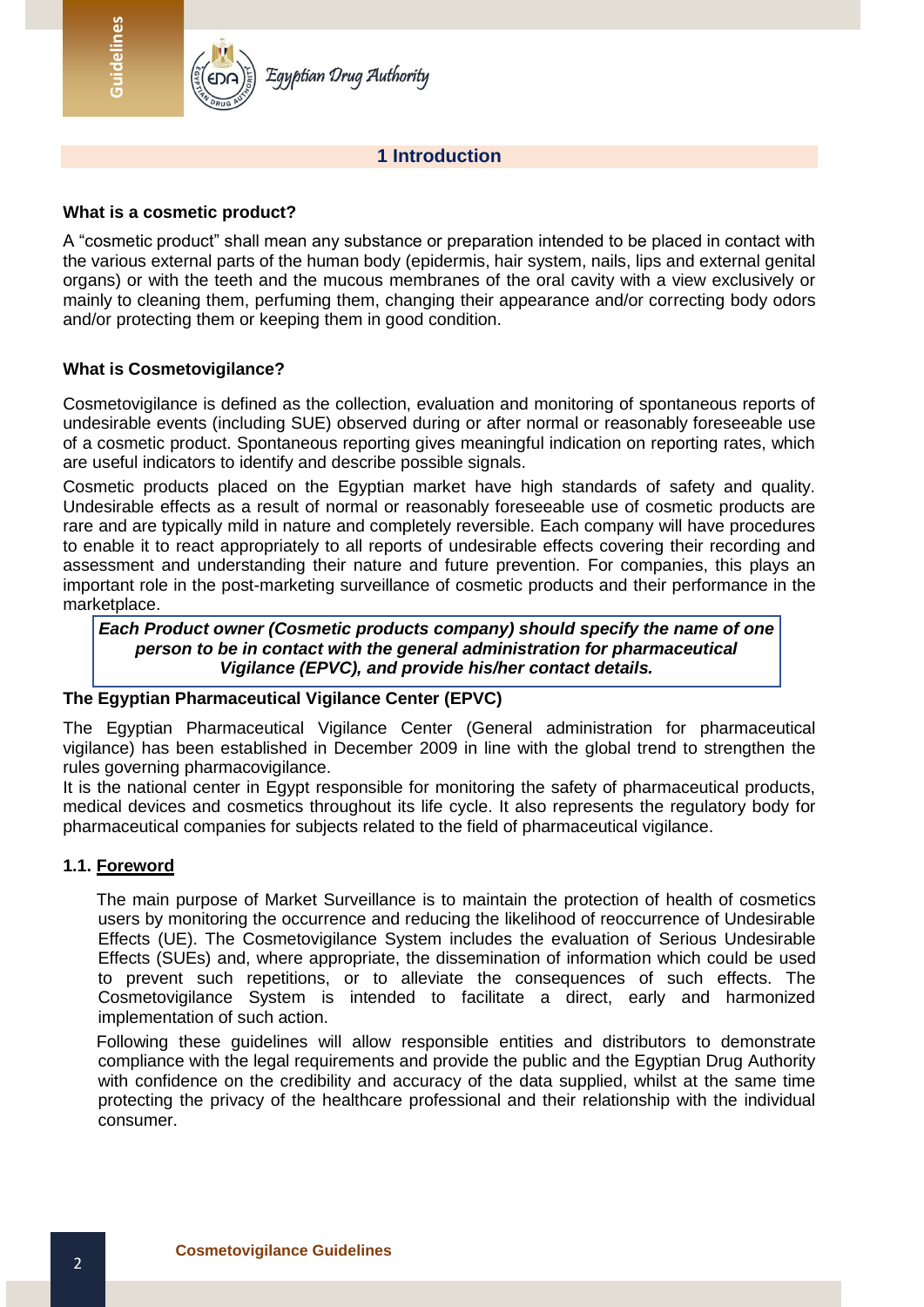

# Egyptian Drug Authority

# **1.2. Definition of terms**

**Guidelines**

#### **1.2.1. Undesirable or adverse event**

An undesirable or adverse event is defined as any human adverse health event which is:

- Voluntarily reported by consumers, healthcare professionals, and any other individuals to have occurred during or after normal or reasonably foreseeable use (exclude misuse and abuse) of a cosmetic product.
- Not necessarily related to the product.

Every reported undesirable event is to be considered as an alleged undesirable event. It will be considered as a genuine undesirable event only when the four following criteria are fulfilled:

- **An identifiable reporter** (initials or age or gender) plus the name and address if the reporter is a Health Professional
- **An identifiable consumer** one or more of the following qualifies the consumer as identifiable: date of birth, age (or age category, e.g. adolescent, adult elderly), gender, initials NOTE: The term identifiable in this context refers to the verification of the existence of a reporter and a consumer. Reporter and consumer identity is important to avoid case duplication, detect fraud, and facilitate appropriate case processing.
- **The precise nature of the event with a description of the reaction** (complete precise with the symptoms; "reaction" alone should not be considered as a genuine UE) and the date of onset of the event (year at the minimum)
- **An identified cosmetic product**. (This can be established by the exact commercial name and/or a combination of other identifying elements such as brand name, category, type, batch number, notification number– as long as they are sufficient to enable the product's specific identification.)

A suspected undesirable event is clearly defined as quite distinct from subjective consumer complaints of a nonspecific nature or reports of sensorial perceptions which can be expected from the normal and reasonably foreseeable use of a specific cosmetic product.

# **1.2.2. Undesirable Effect (UE)**

Undesirable Effects include but are not limited to irritant or allergic reactions that can affect the skin, eyes or mouth. Undesirable effects caused by product misuse and abuse are not included in this definition. Causality assessment is extremely difficult in case where a complaint links a chronic disease with application of a particular cosmetic product. Such health impairments are known to have a multifactorial etiology and/or need multiple insults over a prolonged period of time (i.e. chronic hand eczema)

#### **1.2.3. Undesirable effect medically confirmed**

Any undesirable effect which has been confirmed and validated as attributable to the suspected product(s) by a healthcare professional (e.g. physicians, dentists).

#### **1.2.4. Serious Undesirable effect (SUE)**

In very rare cases an undesirable effect could be serious. The term serious is not synonymous with severe. Severe is used to describe the intensity (severity) of the effect as in mild, moderate or severe. In case of doubts, the seriousness of the undesirable effects should be confirmed by a medical doctor.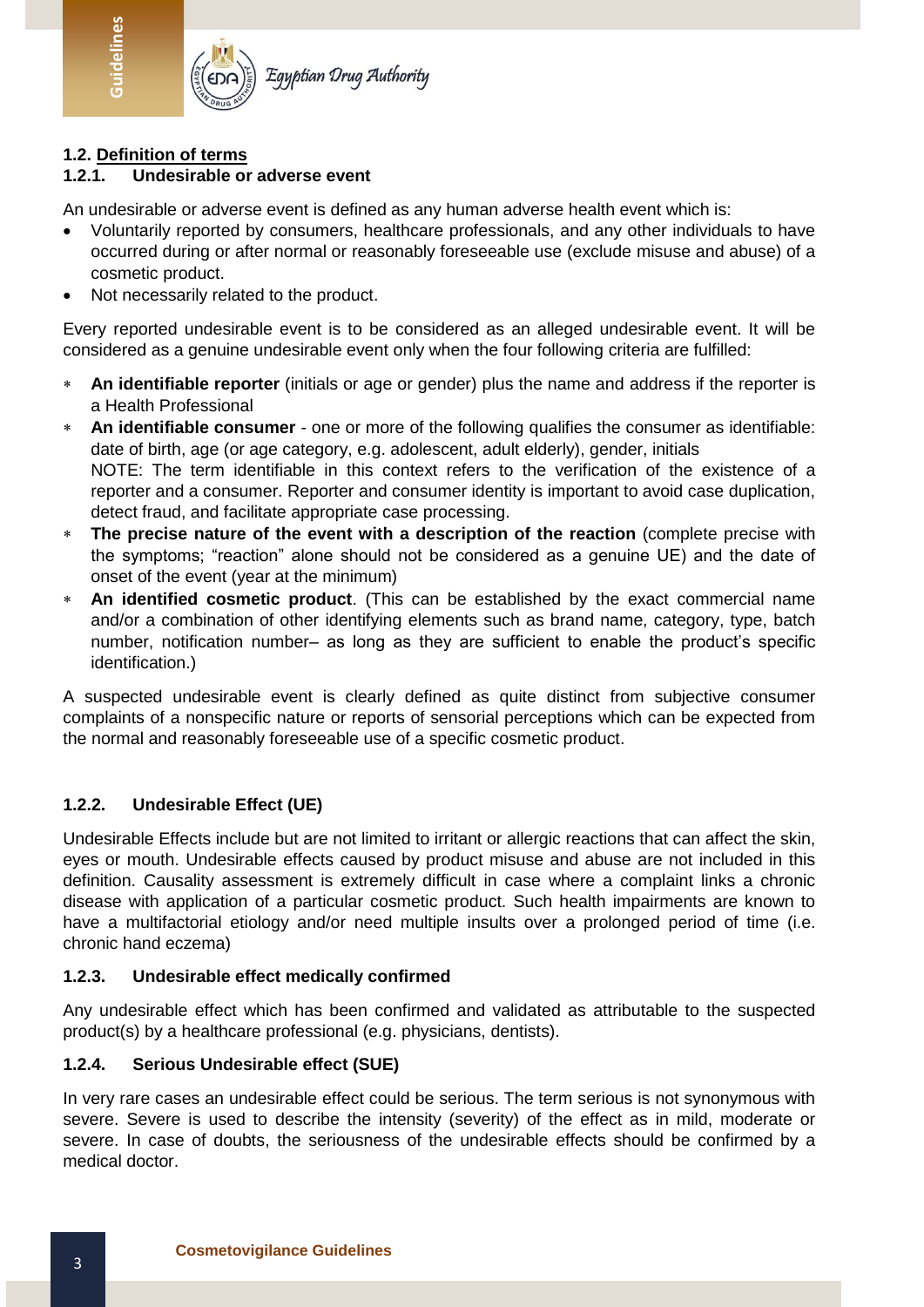

*'Serious undesirable effect' means an undesirable effect which results in temporary or permanent functional incapacity, disability, hospitalization, congenital anomalies or an immediate vital risk or death.'* 

#### *Seriousness Criteria:*

#### *Temporary or permanent functional incapacity*

This criterion corresponds to a substantial disruption of a consumer's ability to carry out normal physical or occupational life functions for a significant span of time.

Such disruption may for example be caused by severe and prolonged impacts on sensory or physiological functions. Impairment of body functions is considered as a relevant seriousness criterion only if assessed on the basis of objective, medical criteria. Such functional incapacity should be demonstrated, for instance on the basis of a medical certificate, in order to confirm that a report of adverse effect qualifies as an SUE.

#### *Disability*

"Disability" corresponds to a permanent damage or disruption in the patient body structure or function, or in activity limitation. It should be documented by providing a medical certificate with an objective percentage of disability, in order to confirm that a report of an undesirable effect qualifies as an SUE.

#### *Hospitalization*

"Hospitalization" refers to inpatient hospitalization that includes initial admission to the hospital on inpatient basis. The admission to hospital requires the production of an admission note. An emergency room visit, examination or treatment delivered as an outpatient, which does not result in admission to the hospital, does not qualify for this outcome.

#### *Congenital anomalies*

This criterion refers to a physiological or structural anomaly that develops at birth or before, and is still present at the time of birth. This excludes hereditary diseases.

#### *Immediate vital risk*

"Vital risk" refers to an event/effect in which the consumer was at risk of death at the time of the event/effect if no medical intervention had been taken. This condition is fulfilled if an emergency medical intervention took place and can therefore be documented. "Vital risk" does not refer to an event/reaction which hypothetically might have caused death if it were more severe.

#### *Death*

It should be considered as seriousness criterion if the undesirable event/effect is the direct cause of death. Death may be totally incidental to the appearance of a suspected undesirable event/effect.

#### **1.2.5. Causality assessment**

Causality assessment is the analysis of the probability that a well identified product used by a consumer is responsible for a genuine undesirable event, i.e., whether the event is attributable to the use of a cosmetic product and should therefore be considered as an Undesirable Effect. A causality assessment is done for a specific use of the product by an individual consumer. It does not give an evaluation of the risk of a product to the general population.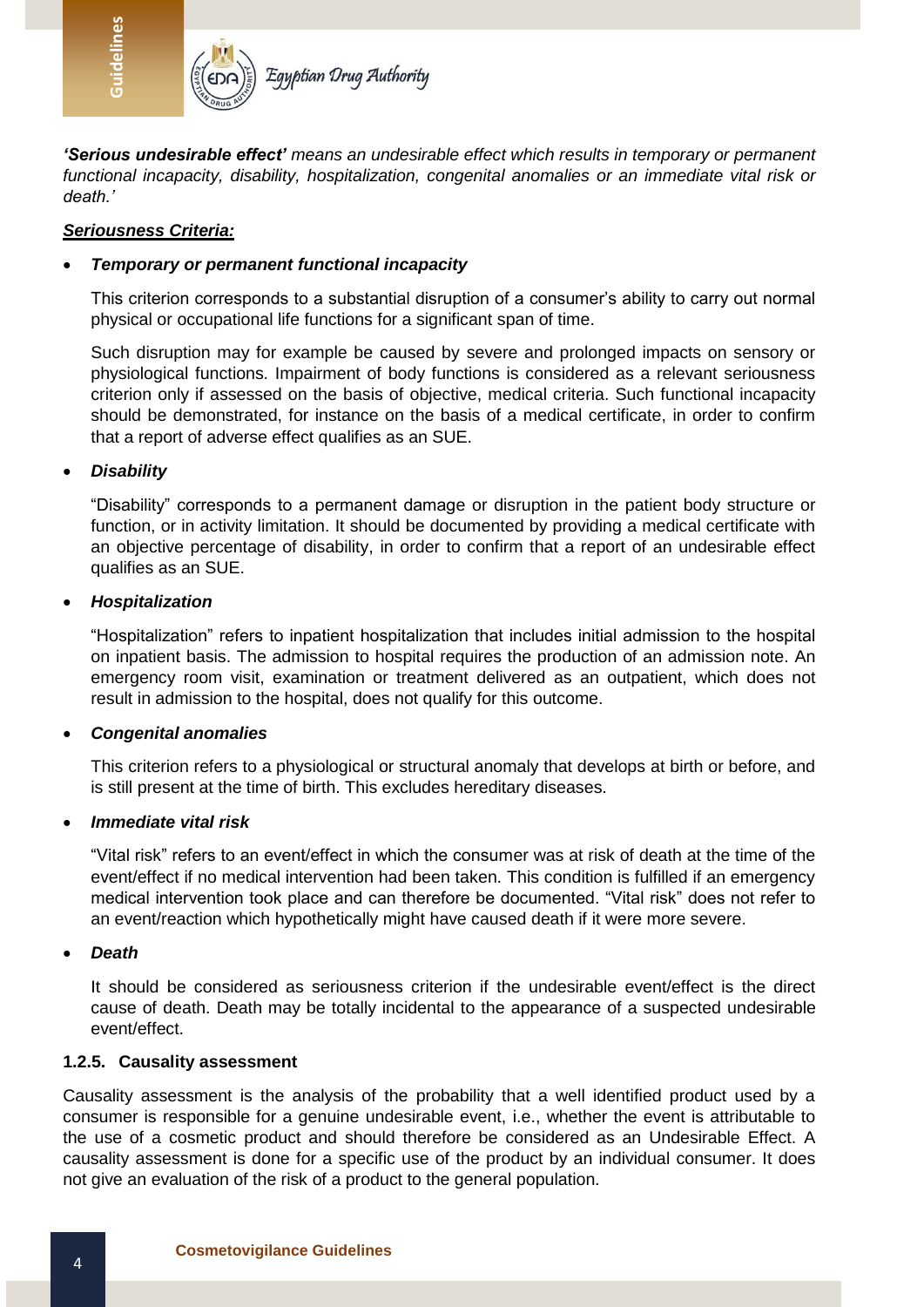

#### **1.2.6. Spontaneous report**

**Guidelines**

This refers to unsolicited communication by a member of the public or by healthcare professionals to a company and/or its supply chain (e.g. manufacturer, importer distributor, retailer, salons, …), regulatory authority or other organization that describes one or more suspected health related events in a person who has used one or more cosmetic products.

#### **1.3 Roles and responsibilities**

The cosmetic company placing a cosmetic product on the Egyptian market (i.e. the Product owner) has the following responsibilities:

- Make clear to consumers how they can contact the company
- Establish and maintain an adequate internal post marketing surveillance system to ensure that any information about a suspected UE reported to the personnel of the company is collected and collated in order to be analyzed
- Maintain records of all reported UEs on cosmetics marketed in Egypt and to readily provide access to the information upon request, to the Egyptian drug authority (EDA)
- Encourage, if appropriate, consumers to consult a Healthcare Professional when they notice a UE suspected of being linked with the use of a cosmetic product
- Make sure that their personnel are appropriately informed and trained about their Cosmetovigilance obligations
- Establish a clear relationship between Product owner and Distributor regarding the management and reporting of SUEs
- Make available to National regulatory Authority (EDA) the contact facilities of the Product owner and set up internally the appropriate processes for the management and reporting of SUEs
- Set up an internal process and methodologies allowing to identify from their cosmetovigilance data any potential change in the safety profile for their product and take preventive/corrective action if appropriate
- Ensure the monitoring of subsequent actions, if any
- Update the Cosmetic Product Safety Report (CPSR) considering the available data on the UEs and SUEs to the cosmetic product
- Ensure that information on UEs and SUEs resulting from use to the cosmetic product are made easily accessible to the public by any appropriate means
- <span id="page-5-0"></span>• Communicate any subsequent actions resulting from the SUEs to EDA.

#### **2 Scope**

Compliance with Egyptian Guidelines for cosmetics requires the identification of the possible sources of information on UEs and SUEs. Individual SUEs that occur within Egypt are required to be reported to the Egyptian drug authority (EDA) via E-mail: pv.cosmetic@edaegypt.gov.eg

Other sources of information than spontaneous reporting may include published studies, scientific literature or media. It would be expected that any data on UEs or SUEs attributable to the products and revealed as part of post-market surveillance studies or any epidemiological studies commissioned by a manufacturer/brand owner or requested by EDA , would be kept in their Cosmetic Product Safety Report (CPSR). Any SUEs identified by such studies would also be expected to be reported.

If the above such studies were conducted outside Egypt, any SUEs identified would not be reportable but those data attributable to the products would be expected to form part of the Product owner's records, accessible **when necessary.**

Similarly, if studies are conducted in Egypt, published SUEs in scientific and medical literature, the data would be expected to be reported; but irrespective of the study location, any UE or SUE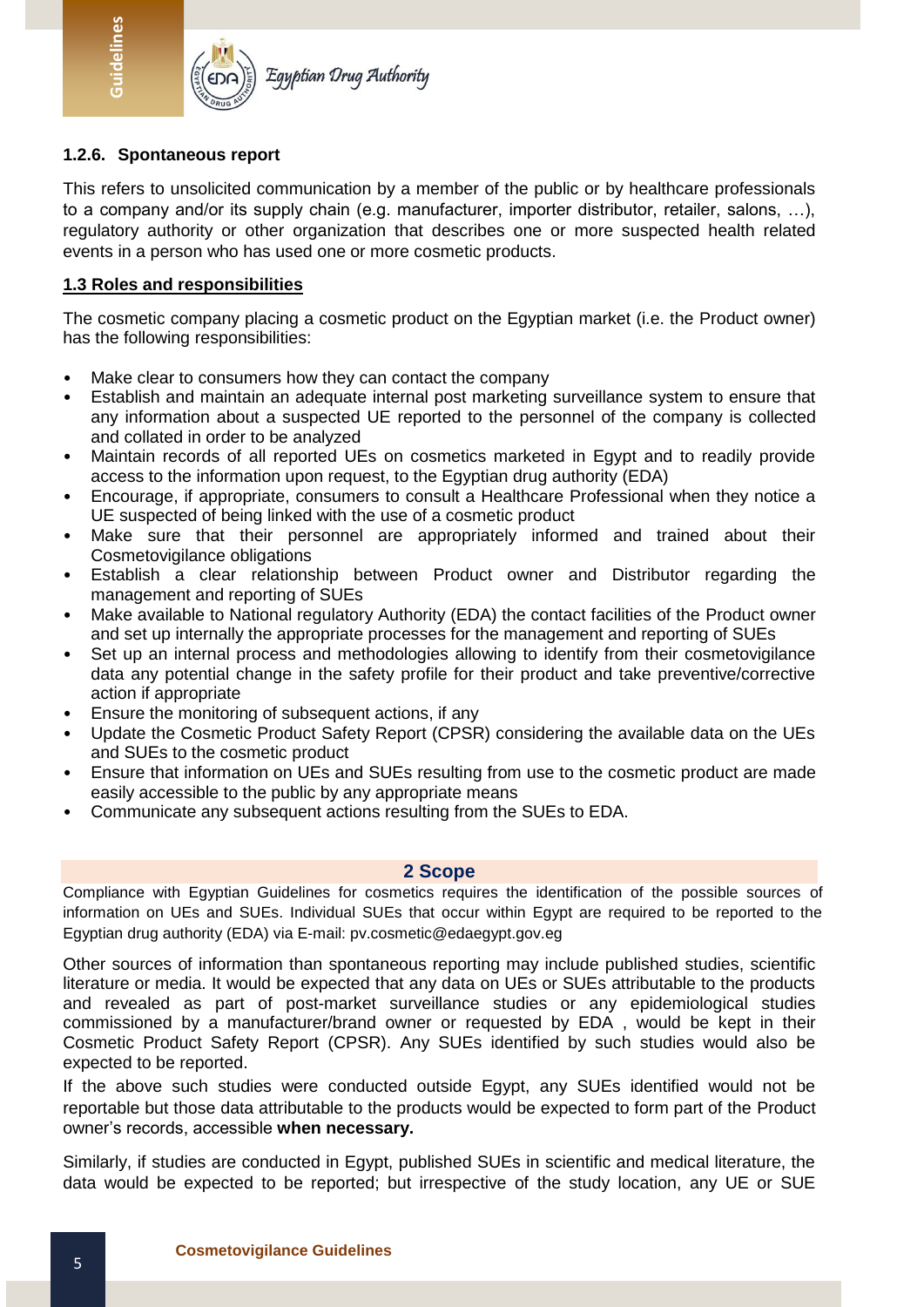

information likely or very likely to be attributable to use of a specific cosmetic product should form part of the CPSR and/or Product owner's company files.

The screening policy of scientific and medical literature is determined by each company, but should be proportionate. SUEs reported in Egyptian media should be followed up and reported as necessary and the information form part of the CPSR. It is unlikely, nor is it necessary, that companies in the supply chain should monitor external websites or blogs. If a company becomes aware of UEs or SUEs being discussed in such forums, action should be taken on a case-by-case basis.

#### **3 Management of Undesirable Effects**

<span id="page-6-0"></span>Each Product owner and/or distributor should ensure that an appropriate management system of suspected undesirable effect reports is in place, in order to ensure responsibility and accountability for its cosmetic products and that appropriate action can be taken, when necessary. Considering the time frame for reporting SUE to the EDA (20 calendar days, see Section 3.4.3), the process of the management of SUEs should be clearly described in the company system.

It is in particular the responsibility of each Product owner to:

- Record all contacts in relation to undesirable events
- Determine which undesirable events are genuine undesirable events (see section 1.2.1)
- Document, investigate, validate and evaluate cases that fulfill the criteria to be classified as undesirable effects in accordance with the Regulation
- Classify these documented reports in terms of causal relationship
- Identify the cases that fulfill the criteria to be classified as Serious and report SUEs to the EDA in accordance with the Regulation
- Store the documentation of each report
- Evaluate this information in terms of frequency, medical significance and causes
- Ensure that healthcare professionals' and/or consumers' privacy protection is maintained
- Include updated and substantiated relevant information into the Cosmetic Product Safety Report
- Be in position to answer questions addressed by the EDA and/or the public under the requirements of the Regulation

# <span id="page-6-1"></span>**3.1 Reception**

Individual reports from consumers, EDA, or healthcare professionals can be reported to a company by different ways (mail, e-mail, telephone, direct contact) and received by different employees.

The company needs to ensure that all these reports are made available without delay to the appropriate person. During this first contact attempts should be made to obtain necessary information required for the opening of a case file.

#### **Obtaining relevant information**

In recognition of the difficulties posed by the lack of detail in some consumer reports and the difficulty sometimes experienced in obtaining additional or sufficient information, it is important that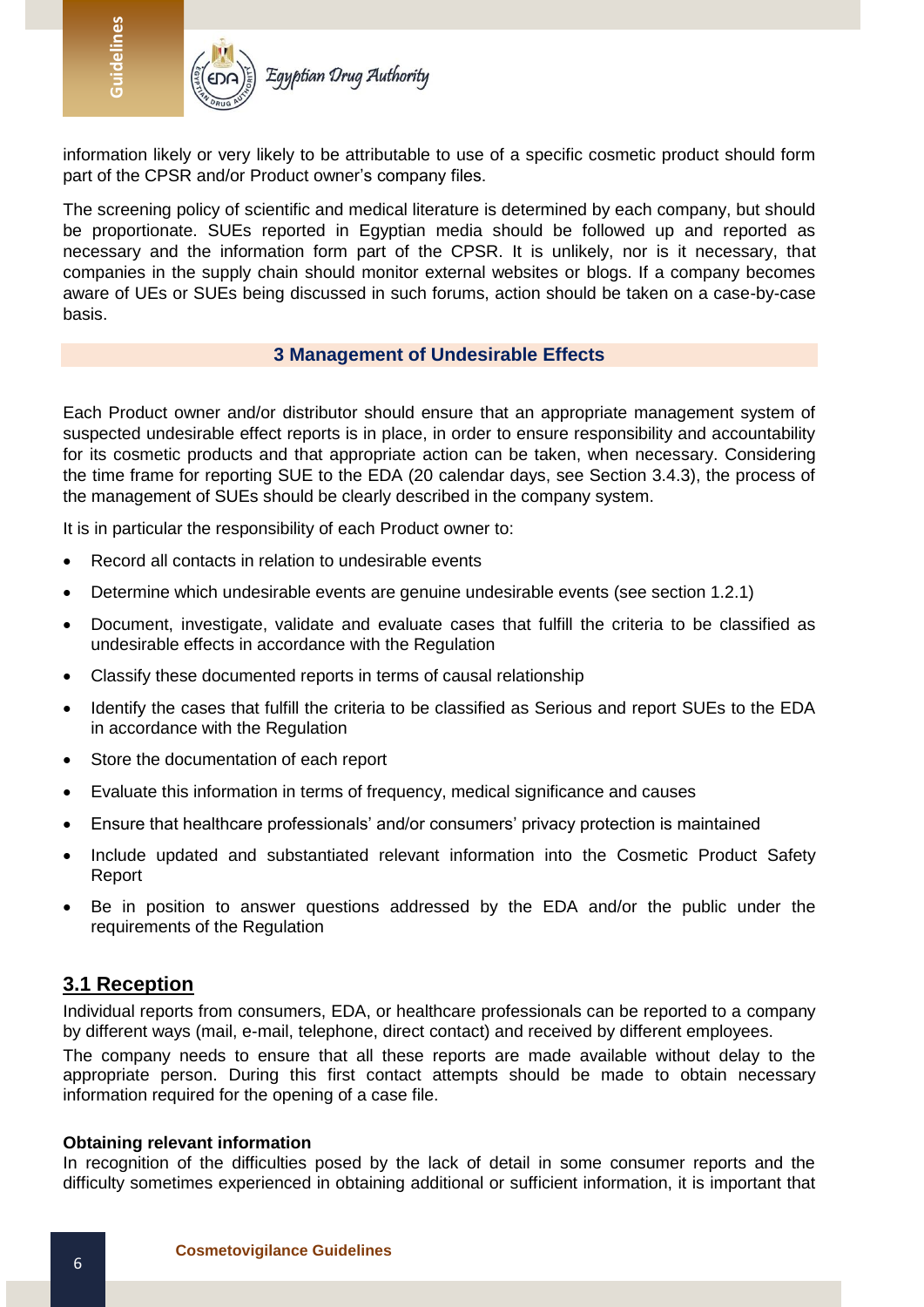

the person who is in charge of the documentation and evaluation of the UE exercises judgment in relation to how such reports are recorded, classified and followed up.

A standardized questionnaire can be used in consumer contacts to ensure that the maximum information is obtained at the initial consumer contact. When necessary, the initial consumer contact may be followed up by additional contacts with the consumer or the treating healthcare professional in order to complement the information initially available. It is recommended to obtain from consumers their formal authorization to contact their healthcare professional. All complementary information obtained during the initial or follow-up contacts needs to be documented, dated and included in the case file.

Whatever the types of documents obtained during the inquiry, protection on data privacy should be applied and verified (see Section 3.5). Additional follow-up or medical confirmation may not be necessary for an apparently non-genuine undesirable event. A non-genuine undesirable event would be characterized in particular by the impossibility to obtain information that should be considered as evidence: consumer or healthcare professional identity and contact details, description of the reaction (symptoms and delay of onset), complete product identification, etc. (See definition Section 1.2.5).

If the undesirable event is considered as genuine, reasonable additional efforts should be made either to obtain voluntary informed consent to contact the treating healthcare professional or to have the consumer provide additional, medically relevant, information. Reports linked to product abuse or misuse whilst they may provide information relevant for cosmetic manufacturers, fall outside the scope of this document and should be classified separately.

#### **Company assistance**

When necessary, the consumer should be encouraged by the company to consult a healthcare professional. Information should be offered by the company to physicians, dermatologists, dentists or other healthcare professionals to aid in the diagnosis in terms of documentation and/or testing whenever requested.

#### <span id="page-7-0"></span>**3.2 Internal Recording**

The recording procedure must include the date of initial receipt of the undesirable event; this is the date when the company has first been informed of the undesirable event, whatever the role and function of the first recipient of the information in the company. Procedures should be in place to ensure any such report is transmitted to the appropriate person or department within the company without delay.

A file is opened for each report of a genuine event and a specific company reference number should identify each case file. This reference number should be included on all the documents related to the case.

It is up to each company to define their numbering system and to define their internal policy and a procedure regarding the data entry of their undesirable events but it is recommended to use a standardized listing or dictionary of medical terms providing a code for each symptom / diagnosis.

#### <span id="page-7-1"></span>**3.3 Causality assessment**

The assessment of causality should be applied to cases which are considered as genuine and for which sufficient relevant information is available, regardless of the source of the information (consumer contact reports and healthcare professional reports). Notifications by the Product owner should include a causality assessment, which should be reviewed by the Authority. The aim of this reproducible, rational, harmonized and standardized method is to assess cause-and-effect relationships between cosmetic products and given clinical and/or paraclinical effects. The method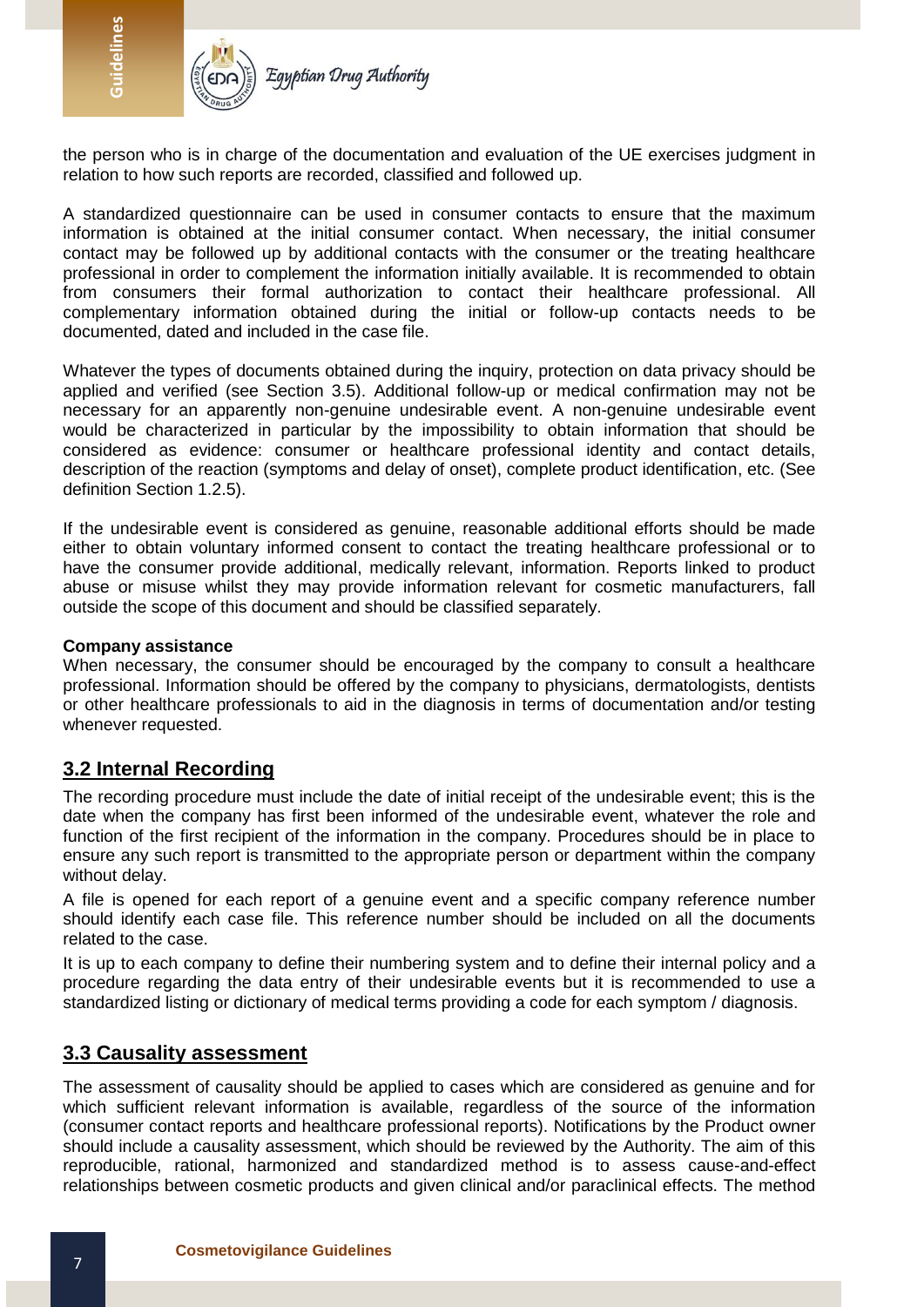

is based on *six criteria*, divided into *two groups*, which are used to calculate a **chronological score** and a **semiological score**. As a rule, the method must be used separately for each cosmetic product, without taking into account the level of causality of the associated products.

The method offers five levels of causality assessment: very likely, likely, not clearly attributable, unlikely and excluded. The vigilance process may serve various activities in various fields: improving knowledge, epidemiology, surveillance, signal detection and alerts. For a number of reasons, particularly on epidemiological grounds, it can be useful to list already known effects in order to determine their frequency and analyze thoroughly their determinants. By combining their frequency and severity, it is possible to determine the criticality of the undesirable effects, which is one of the central factors in risk management. However, it is essential to be able to identify undesirable effects irrespective of current scientific knowledge, particularly the scientific knowledge of the reporter and monitor. It is therefore vital not to reject reported undesirable effects on the ground that no causal link can be established.

As is the case for all causality assessment methods, implementation of this method:

- Is possible only once a minimum amount of information has been collected
- Must be conducted independently for each cosmetic product used before occurrence of the undesirable effect
- Might require specialist medical assessment this is recommended in complex cases, or if the impact on the user's health is deemed serious.

The experts established a set of intrinsic criteria, involving no data other than those collected on the individual case, for calculating two types of scores:

- Chronological score
- Semiological score

#### **Chronological score**

The chronological score is calculated from the information on the time sequence between use of the cosmetic product and occurrence of the symptoms.

The time sequence between use of the cosmetic product and occurrence of the alleged undesirable effect may be:

- Compatible, i.e. usual given the reported symptoms;
- Only partially compatible, i.e. unusual given the reported symptoms;
- Unknown;
- Incompatible, whenever the clinical or paraclinical effect occurred before the cosmetic product was used or whenever the period before the observed symptoms appeared is too short.

If the time sequence is inconsistent, the undesirable effect cannot be attributed to use of the cosmetic product.

#### **Semiological score**

The semiological score is calculated from the information on the nature of the undesirable effect and on the results of any specific additional examinations that were performed or of re-exposure to the cosmetic product.

a) Symptomatology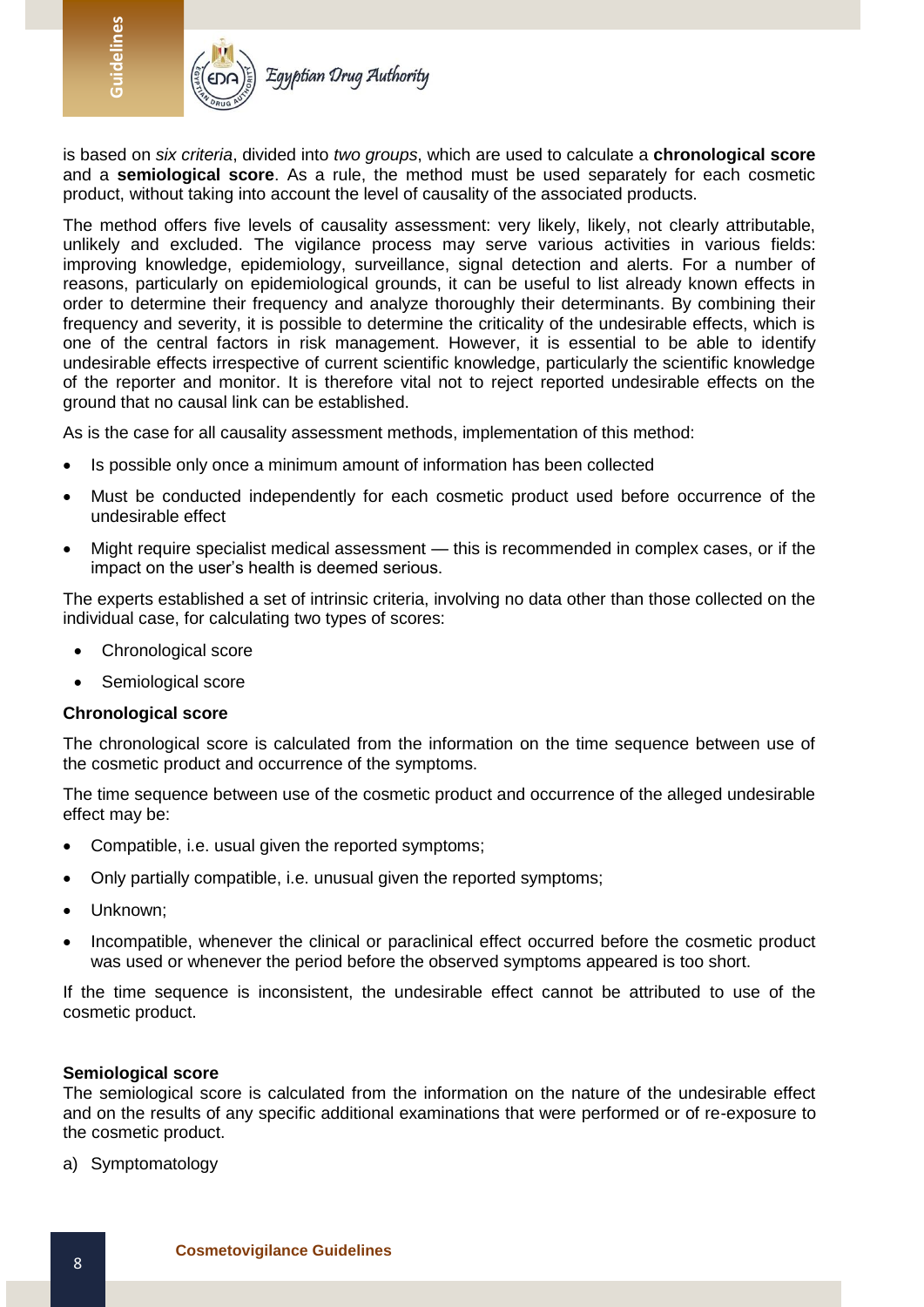

Symptomatology is defined as a set of symptoms, recorded as exhaustively as possible during the case investigation, enabling a diagnosis to be put forward. Absence of diagnosis does not prevent use of this method.

It points to use of a cosmetic product whenever the symptoms observed are appropriate to the nature of the product or to its method of use in terms of location, effect or evolution.

It is otherwise only partially or not at all evocative (not suggestive of the product effect).

In certain cases, factors that might have contributed to the undesirable effect, i.e. to attenuating or accentuating its clinical expression, may come to light when this information is collected. Although these factors may play a significant role, for the sake of simplification they have not been taken into account in this method.

b) Additional examinations (AE)

Any additional examinations must be reliable and specific to the observed effect and must be performed by specialist physicians.

The results of these examinations are rated as follows:

- AE (+): positive;
- AE (-): negative;
- AE (?): if no examinations were performed or if the results were ambiguous.
- c) Re-exposure to the cosmetic product (R)

After the decurrence of clinical signs, there are three possibilities if the effects recur after reexposure to the cosmetic product, whether accidental or not:

- R (+, positive): the initial symptomatology recurs with the same intensity or with a higher intensity when the user is re-exposed to the product;
- R (?): there is no re-exposure to the product or the conditions of re-exposure are not identical to those of the initial exposure;
- R (-, negative): the effect does not recur when the user is re-exposed to the product.

For re-exposure to be considered negative, it must occur under similar conditions of use of the cosmetic product (identical product, identical procedure, identical duration, etc.) without causing an identical undesirable effect (identical symptoms and location, identical time sequence before occurrence, etc.).

These scores, combined in a decision table (Table 1), produce five levels of causality: very likely, likely, not clearly attributable, unlikely and excluded.

In this decision table, in principle causality is 'excluded' if the time sequence before the effect appears is considered incompatible.

| <b>Symptom</b><br><b>Time</b>                                    | <b>EVOCATIVE</b>    |                  |                                         | <b>ONLY PARTIALLY OR NOT</b><br><b>EVOCATIVE</b> |                     |                                             |
|------------------------------------------------------------------|---------------------|------------------|-----------------------------------------|--------------------------------------------------|---------------------|---------------------------------------------|
| sequence<br>between<br>exposure and<br>occurrence of<br>symptoms | R and/or<br>AE<br>+ | R and/or AE<br>? | R and/or AE<br>$\overline{\phantom{a}}$ | R and/or<br>AE<br>$\ddot{}$                      | R and/or<br>AE<br>? | R and/or<br>AE.<br>$\overline{\phantom{0}}$ |

#### **Table 1: Decision table**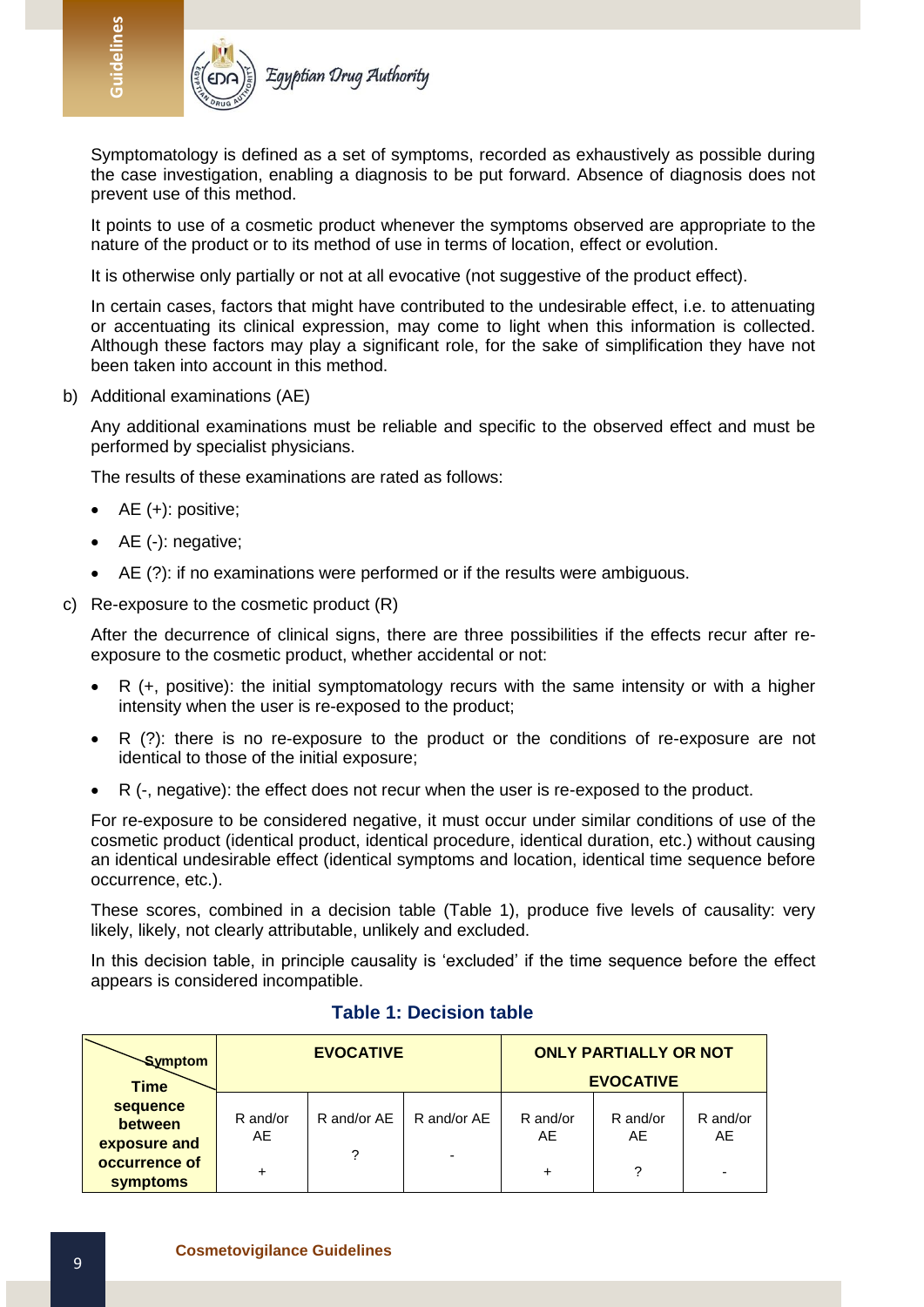

| <b>Compatible</b>                                           | Very likely | Likely                      | Not clearly  | Likely                      | Not clearly     | Unlikely |
|-------------------------------------------------------------|-------------|-----------------------------|--------------|-----------------------------|-----------------|----------|
|                                                             |             |                             | attributable |                             | attributable    |          |
| <b>Only partially</b><br>compatible<br>or<br><b>Unknown</b> | Likely      | Not clearly<br>attributable | Unlikely     | Not clearly<br>attributable | <b>Unlikely</b> | Unlikely |
| <b>Incompatible</b>                                         | Excluded    | Excluded                    | Excluded     | <b>Excluded</b>             | Excluded        | Excluded |

# <span id="page-10-0"></span>**3.4 Reporting of Serious Undesirable Effects to EDA**

# <span id="page-10-1"></span>**3.4.1 General principles**

**Guidelines**

Upon receipt of a report of a domestic SUE the Product owner has to report it to the **EDA** using the standardized Serious Undesirable Effect Report Form.

In the case where the SUE is directly reported to a distributor, the distributor has legal obligation to notify the case to **EDA**

It is recognized that the initial notification may be incomplete and may take place before causality has been established. Both conditions can be clearly indicated on the initial Report Form.

The act of reporting a SUE to **EDA** is not to be considered as an admission of liability for the SUE and its consequences.

It is highly recommended that all the exchanges regarding SUEs, those sent to the **EDA** and those received from the **EDA** should be appropriately stored according to a well-defined internal traceability process. (See section 6.1)

# <span id="page-10-2"></span>**3.4.2 Criteria for an Undesirable Effect being reportable to EDA as a SUE**

Both criteria of the definition of a UE and the seriousness as defined in Section 1 are required for a transmission of a case report to the **EDA**. Each initial report must also lead to a final report, unless the initial and the final report are combined into one report.

If the minimum information referred in Section 1.2.1 cannot be obtained, the notifier should continue to undertake all the reasonable efforts to obtain the information and notify without delay as it becomes available. In case the minimum information cannot be obtained, the existence of SUE cannot be confirmed.

Product owners and distributors should designate (a) person(s) qualified to assess the seriousness of the cases. In case of doubts, the seriousness of the undesirable effects should be confirmed by a medical doctor.

Where there is a doubt about the reportability on SUE the case should be reported within the 20 days' time frame rather than waiting for complete information.

As long as the company has reason to believe that it is in the position to obtain additional relevant information, which could change the assessment of the case, the case report is considered as not closed.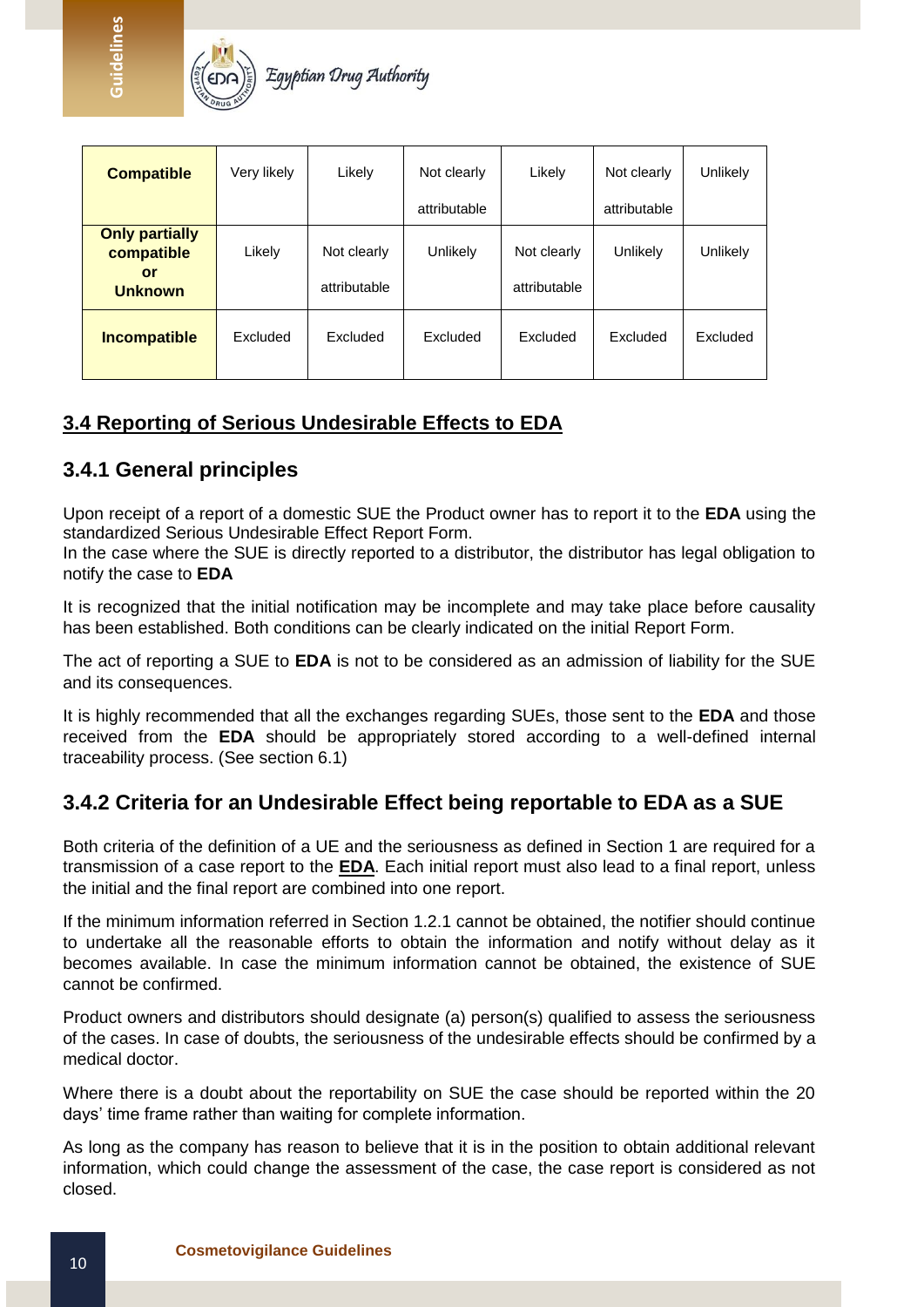

SUEs resulting from an abuse or misuse of the cosmetic product are excluded from the reporting obligation as they are not part of normal or foreseeable use of the product.

If a report received refers to groups of unknown size, such as "some" or "a few" SUEs, the company should follow up to find out the number and then submit to the **EDA** a separate report for each identifiable consumer. Each case should be identified separately so that it is clear for the **EDA** it is not a duplicate report of a single SUE.

Due to the potential medical seriousness, all SUE cases, except those classified as "excluded" should be notified to **EDA**. Information on the reported SUEs should be kept available by the Product owner.

It is up to each company to inform initial reporters, consumers or healthcare professionals of the transmission of their reported case to the **EDA**.

### <span id="page-11-0"></span>**3.4.3 Time frames**

**Guidelines**

Product owners and distributors are expected to report a domestic Serious Undesirable Effect (SUE) to the Authority (EPVC/EDA) as soon as possible but in no case later than 20 calendar days following the date of initial receipt by the company.

# <span id="page-11-1"></span>**3.4.4 Reporting Form**

The reporting of a SUE to **EDA** should be done using a harmonized Serious Undesirable Effect Reporting Form, if the case is not closed at the time it is initially reported, it should be clearly mentioned on the SUE report form.

The reporting form should be sent to **EDA** by appropriate means to ensure confidentiality. An acknowledgement of the reception of the case should be sent back to the Product owner. This acknowledgment should be kept in the case file if received. All subsequent communication on the SUE, including follow-up or exchange of information on the SUE should be kept in the case file with the company reference number. When there are two or several cosmetic products reported as suspected, their full name should be listed in field 6d) in SUE reporting form A. To avoid duplicate counting of the same SUE, separate reporting on two reporting forms should only be considered if necessary by the specific case circumstances. The information corresponding to fields 6a) , 6b) and 6c) of **SUE reporting form A** for the other suspected products, if available, should be attached to the same form or described in the narrative section in field 13 of form A . If a SUE involves more than one suspect cosmetic product, the authority should inform the other concerned Product owners of the SUE. In this circumstance, the concerned companies should not re-send the case to **EDA**. All communications should refer the reference number of the initial report and great care should be taken to avoid duplicate reporting of the same case.

#### <span id="page-11-2"></span>**3.4.5 Follow-up**

Whenever necessary, the initial report of a suspected SUE should be followed-up to obtain sufficient information for a complete and appropriate causality assessment; reasonable additional efforts should be made to obtain voluntary informed consent from a consumer to contact the treating healthcare professional or to have the consumer provide additional medically relevant information.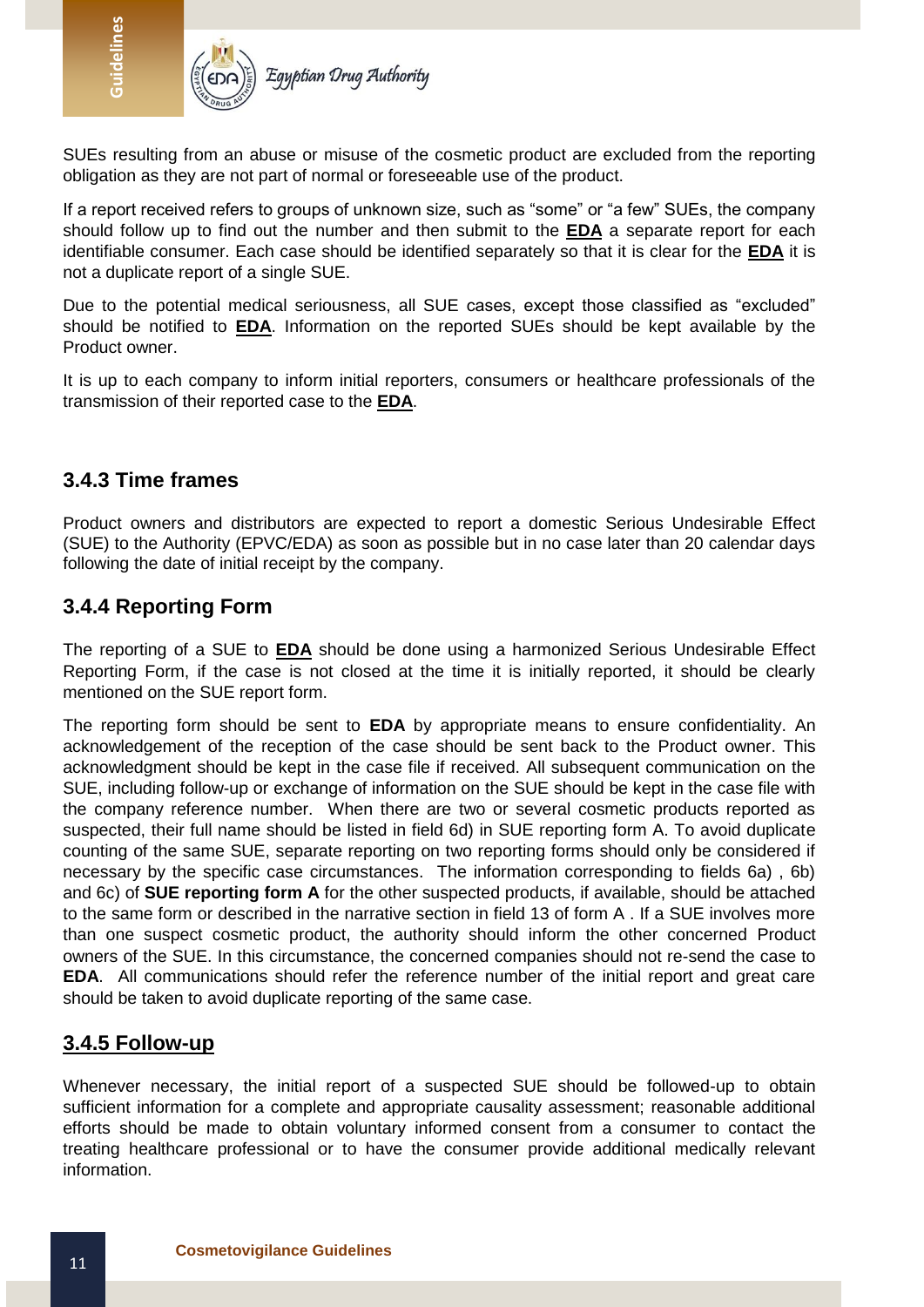

Complementary information when obtained should be registered in the report file with the date of their receipt. If the collected information has significant impact, such as the nature of the event, on the outcome or the assessment of the case, it should be sent to the EDA as a follow up using the same SUE report form as the one initially used, with the addition of the complementary information obtained and within the 20 calendar days following their reception. The company reference number should be clearly indicated to avoid the generation of a duplicate by EDA.

The causality assessment of each SUE should be performed by a suitably trained person within the company, or delegated if necessary, to an appropriately trained third party (see Section 3.3).

The causality assessment is performed once there is sufficient information and no chance to receive further information on the case. The result of causality assessment will be transmitted to the EDA and the case then considered as closed.

# <span id="page-12-0"></span>**3.4.6 Serious Undesirable Effect received from the Egyptian Drug Authority**

When EDA is made aware of a domestic SUE and whatever the source of information (distributors, end users or health professionals), they should transmit the case with all available details to the Product owner. It is therefore expected that EDA will validate the seriousness criteria as defined in Section 1.2 before any onward distribution and obtain the required minimum level of information to identify the exact name/category/notification number of the marketed product, and thus the company responsible for placing on the market.

Causality assessment of the cases reported directly to EDA should be made preferably by the authority; if this is not possible, they should inform the Product owner and exchange all available information to allow a causality assessment to be made by the Product owner without delay.

If there is no consensus on the final causality assessment of the SUE between the EDA and the Product owner, both causality assessments can be integrated in the file of the case and included in the consecutive documents or exchanges regarding the case.

SUEs initially transmitted by EDA will be included in the record files of the Product owner. Such cases will have a double identification: the company reference number and the EDA reference number.

# <span id="page-12-1"></span>**3.5 Data privacy protection and confidentiality issue**

Consumers should not be identified by name or address when reporting SUE to the EDA. Instead, the company or the initial reporter, such as a healthcare professional should assign a code (e.g. consumer's initials) to each UE.

In particular, the company and its representatives should be familiar with and discharge obligations to the collection, use and disclosure of personal information in accordance with the national regulations. In case of request for personal information, the transmission of personal data shall follow the provisions of the local laws.

In situations where a consumer explicitly withholds consent to the recording of his/her personal data, the person who is in charge of complaint handling should indicate in the case file that it is a consumer report and that the name and contact details have been withheld at the request of the consumer.

All communications about SUE between Product owner and EDA, should guarantee the confidentiality of the information. The reception and the storage of the SUE report forms received from companies or health professionals should not be accessible to non-authorized persons.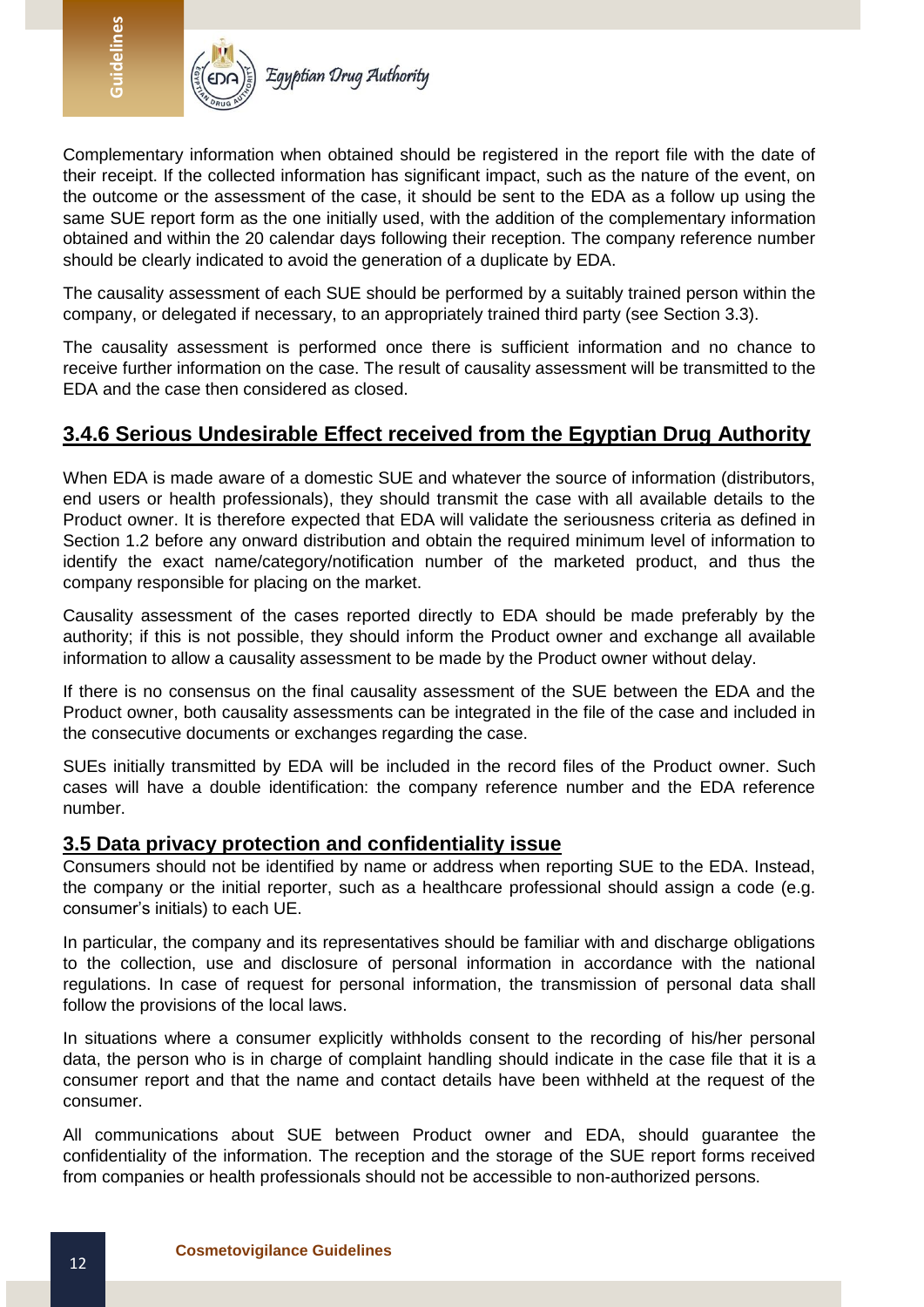

# <span id="page-13-0"></span>**3.6 Archiving**

**Guidelines**

The company should define clear procedures for archiving records and for the destruction of old documents.

It is the responsibility of each company, to specify their retention policy for the case files.

All information relevant for inclusion into the Product Information File has to be kept for 10 years following the date on which the last batch of the cosmetic product was placed on the market.

#### **4 Monitoring of Undesirable Effects**

<span id="page-13-1"></span>It is the responsibility of each Product owner to define their policy for the market monitoring of their products and the types of summary documents they provided for their management review.

In addition to the inclusion of individual cases into the Product Information File, it may be useful to have reporting rates available in the company summaries/information, at the level of product classes, product categories or at individual product level. This can facilitate data analysis actions and the identification of trends or signals. Similarly, separate analysis and evaluation of Undesirable Effects medically validated from with non-medically validated cases should be considered. (See definition Section 1.2.1)

Such reports/information will allow companies to manage in-house UE/SUE reports for their products in a transparent and easily accessible manner, demonstrating a high professional standard followed by the company.

A part of these summaries and statistical information will have to be included in the Cosmetic Product Safety Report. Two main indicators are generally used for market monitoring:

- Reports number: the number of new cases reported during a given period of time
- Reporting rate: the total number of reported cases observed during a given period of time, over the total number of cosmetic units sold (or the total number of users estimated from cosmetic units distributed) during the same period of time.

#### **4.1. Corrective actions**

When necessary, corrective actions should be undertaken by a Product owner or distributor following the assessment of the SUEs or the validation of a trend or signal. The appropriate corrective actions may, for example include a change in usage instructions, labeling, warnings, formula modification or any other action necessary to protect the health of the consumer. Measures taken should be proportionate to the nature and frequency of the Serious Undesirable Effect and be subject to a rigorous risk assessment.

#### **5 Cosmetic Product Safety Report**

<span id="page-13-2"></span>The Cosmetic Product Safety Report (CPSR) requires the inclusion of: "*All available data on the undesirable effects and serious undesirable effects to the cosmetic product or, where relevant, other cosmetic products. This includes statistical data*." This requirement affects all UEs and SUEs reported to the Product owner, except if the causality assessment qualifies the link between the product and the SUE/UE as 'excluded'. If there is a disagreement between the Product owner and the EDA on the outcome of a causality assessment, this should be mentioned. Different levels of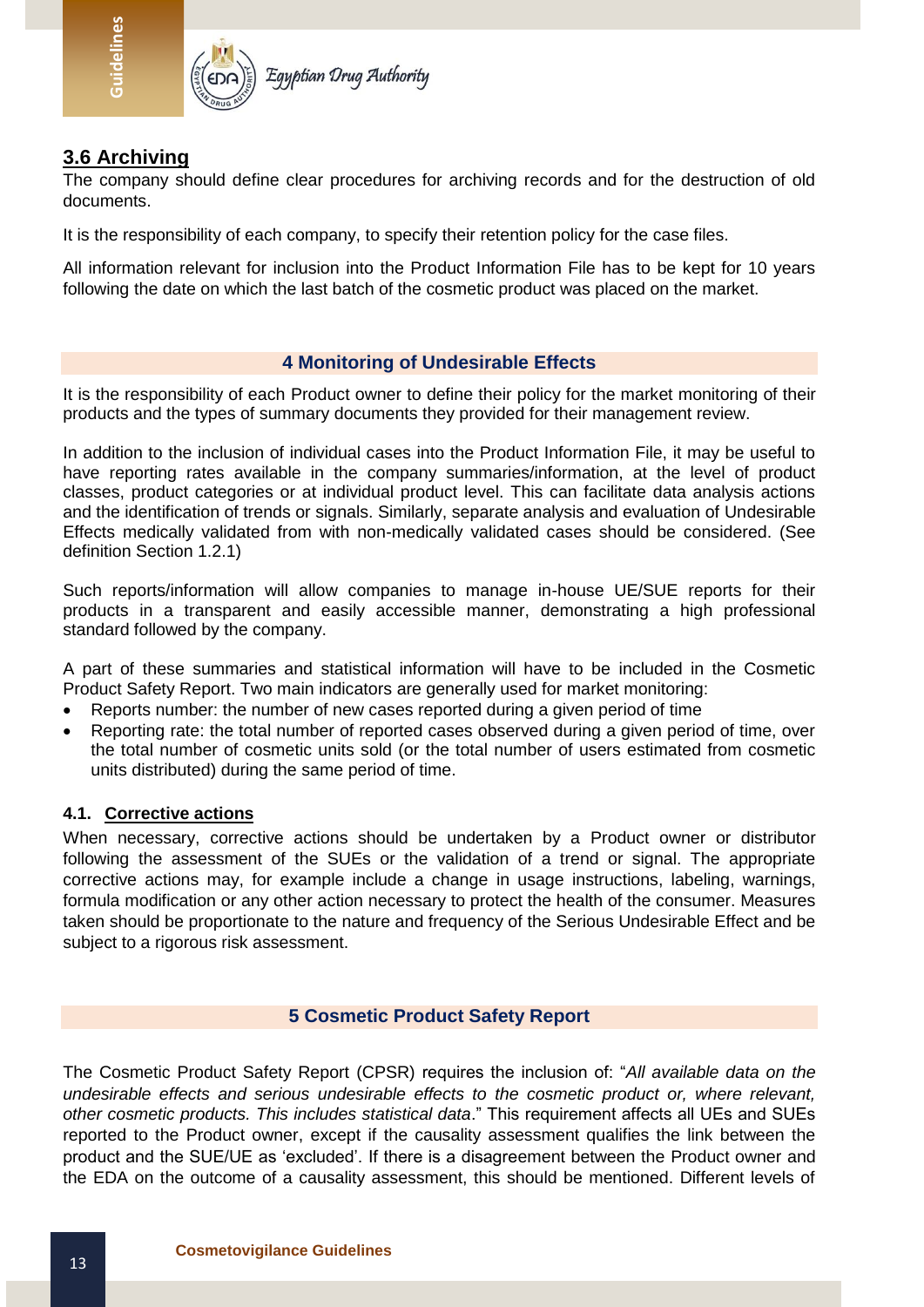

details are expected for the inclusion of SUEs and UEs and it is therefore recommended to define each of them separately in the Cosmetic Product Safety Report.

- Data on UEs may be in the form of statistical data such as number and type of undesirable effects per year. It may be useful to make a distinction in the presentation between UEs that are medically confirmed and those based solely on consumer reports.
- Data on SUEs, which have been notified to the EDA, should be included via a copy (physical or electronic) of the notification form(s) sent to the Authority.

Companies should have clear internal procedures for inclusion of this information, updating it and making available to the safety assessor, who may revise his assessment and/or take the information into account when assessing similar products.

The Product owner's action and handling of the reported Serious Undesirable Effect should be stated. Corrective as well as preventive measures taken should be described.

<span id="page-14-0"></span>The CPSR is submitted upon request from the EDA

#### **6 Management system and data protection**

#### **6.1. Management system for handling of UE/SUEs**

It is recommended to set up an appropriate system which ensures reception of all incoming information about UE/SUE, their fast and targeted transmission to the responsible function within the company, and a good traceability of the SUEs, including those sent by the authority. Especially for multi-sited and/or multinational companies' clear interfaces and workflows should be described.

#### **6.2. Determination of tasks and responsibilities**

The tasks and responsibilities from all company functions involved in the handling of UE/SUE (e.g. administrators, causality assessors, personal authorized for communication with EDA) should be clearly described. Written SOPs or workflow-diagrams are recommended to ensure transparency among the functions involved.

#### **6.3. Legal compliance with the Egyptian Data Protection Rules**

All company personnel involved in the processing of UE/SUEs should be familiar with the applicable regulations on data protection.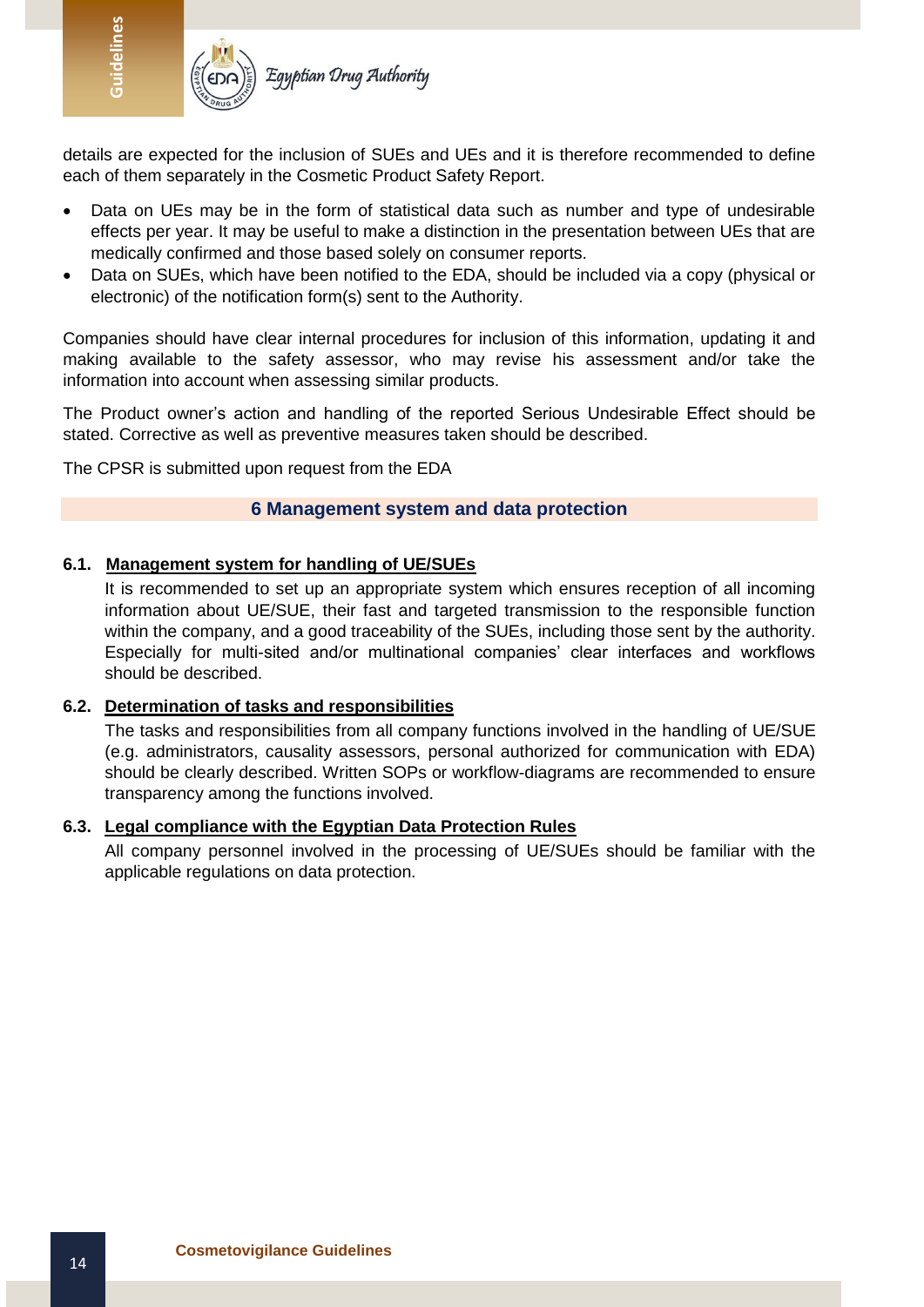

# **Appendices**

# <span id="page-15-0"></span>**Appendix I**

**Guidelines**

# **SUE Form A**

This form is to be filled in by Product owners or Distributors that are made aware of a SUE in order to transmit it to the Authority.

| 1) Case report id                                                                                                 | 2) Company                                      |  |  |  |
|-------------------------------------------------------------------------------------------------------------------|-------------------------------------------------|--|--|--|
| Company report number:                                                                                            | <b>Distributor</b><br><b>Product owner</b>      |  |  |  |
| Type of the report:                                                                                               | Company name:                                   |  |  |  |
| $\Box$ Initial<br>$\exists$ Final<br>Follow-up                                                                    | Address and local contact details:              |  |  |  |
| Date received by company: dd/mm/yyyy                                                                              |                                                 |  |  |  |
| Sending date to EPVC: dd/mm/yyyy                                                                                  |                                                 |  |  |  |
| 3) Seriousness criteria *****                                                                                     |                                                 |  |  |  |
| $\Box$ Temporary or permanent functional incapacity                                                               | <b>Congenital anomalies</b>                     |  |  |  |
| <b>Disability</b>                                                                                                 | <b>Immediate vital risk</b>                     |  |  |  |
| Hospitalization                                                                                                   | <b>Death</b>                                    |  |  |  |
| 4) Primary reporter                                                                                               | 5) End user                                     |  |  |  |
| Health professional<br>Consumer                                                                                   | Date of birth: yyyy<br>Age (at time of SUE):    |  |  |  |
| $\Box$ Other (specify):                                                                                           |                                                 |  |  |  |
| Has the reported information been confirmed by a medical<br>professional:<br>$\exists$ Yes<br>$\Box$ No           | $\Box$ Female<br>$\Box$ Male<br>Unknown<br>Sex: |  |  |  |
| 6) Suspected product *Complementary information can be attached to the document /related in the narrative         |                                                 |  |  |  |
| a) Full name of suspected product                                                                                 |                                                 |  |  |  |
|                                                                                                                   |                                                 |  |  |  |
| Category of product:<br>Company:                                                                                  | Notification number:<br>Batch number:           |  |  |  |
| Name and address of retailer of the product                                                                       |                                                 |  |  |  |
| b) Use of product                                                                                                 |                                                 |  |  |  |
| Date of first ever use: dd/mm/yyyy                                                                                |                                                 |  |  |  |
| Frequency of use:<br>times per<br>(day/week/month/year)                                                           |                                                 |  |  |  |
| Professional use:<br>$\Box$ Yes<br>N <sub>0</sub>                                                                 | Application site(s):                            |  |  |  |
| Product use stopped : $\Box$ Yes<br>$\Box$ No<br>$\bigsqcup$ N/A<br>∐ Unknown                                     |                                                 |  |  |  |
| Date of stopping the product use: dd/mm/yyyy                                                                      |                                                 |  |  |  |
| $\Box$ Negative<br>$\Box$ Not performed $\Box$ Unknown<br>c) Re-exposure to the suspected product $\Box$ Positive |                                                 |  |  |  |
| d) Other suspected cosmetic products used concomitantly:                                                          |                                                 |  |  |  |
|                                                                                                                   |                                                 |  |  |  |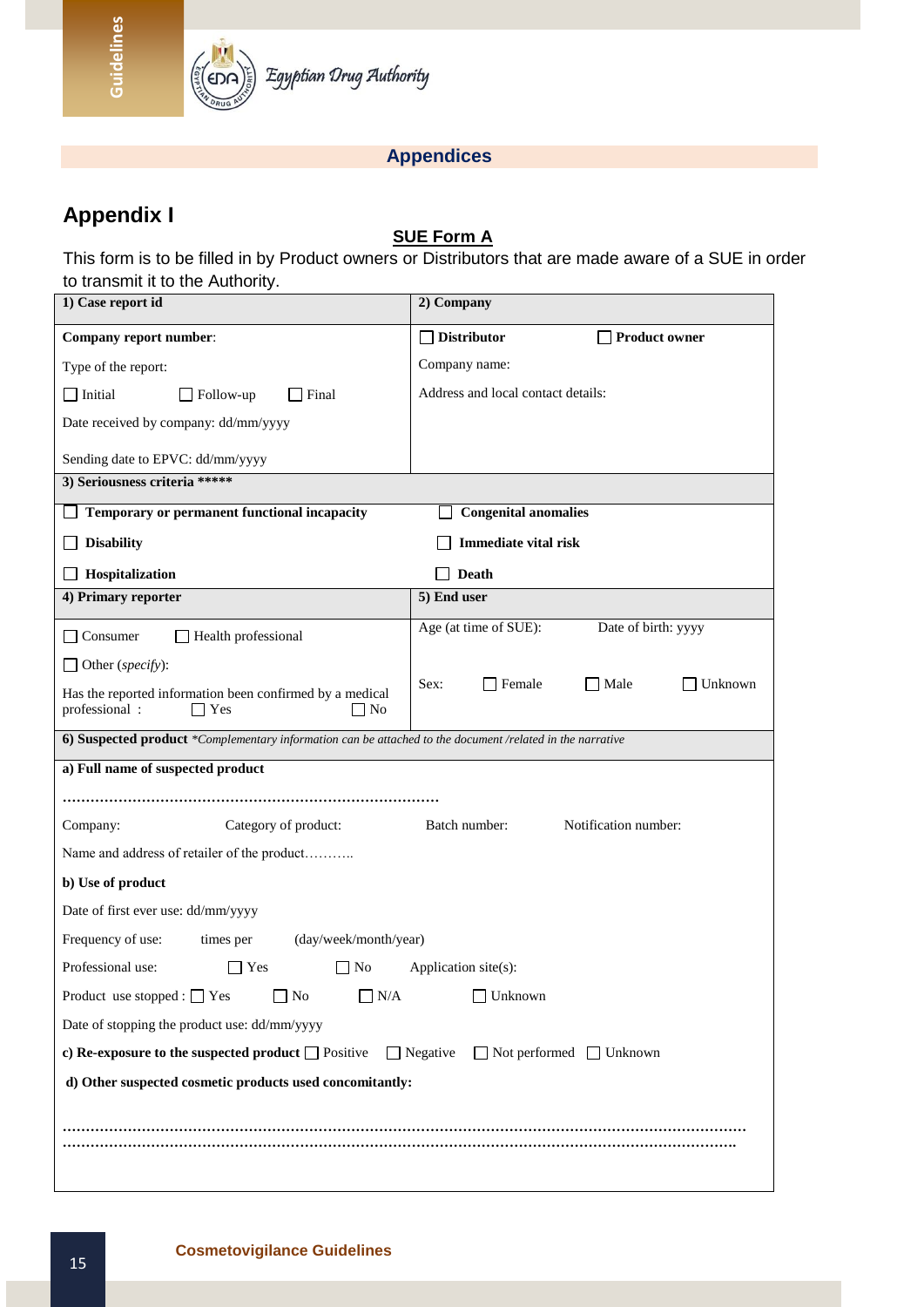

**Guidelines**

| 7) Description of serious undesirable effect (SUE)                                                                                                                                                                                                                                                                                                                                                         |  |  |  |  |
|------------------------------------------------------------------------------------------------------------------------------------------------------------------------------------------------------------------------------------------------------------------------------------------------------------------------------------------------------------------------------------------------------------|--|--|--|--|
| a) Type of effect<br>Country of occurrence:<br>$\bullet$<br>Date of onset: dd/mm/yyyy<br>$\bullet$<br>Time from the beginning of use to onset of first symptoms:<br>(minutes/hours/days/months)<br>$\bullet$<br>Time from last use to onset of first symptoms:<br>(minutes/hours/days/months)<br>$\bullet$<br>Reported signs/ symptoms:<br>$\bullet$<br>Reported diagnosis (if any):<br>b) Location of SUE |  |  |  |  |
| Skin, area(s) concerned :                                                                                                                                                                                                                                                                                                                                                                                  |  |  |  |  |
| $\Box$ Scalp<br>$\Box$ Hair<br>$\Box$ Eyes<br>$\Box$ Teeth<br>$\Box$ Nails $\Box$ Lips                                                                                                                                                                                                                                                                                                                     |  |  |  |  |
| $\Box$ Mucosae, specify:<br>Others, specify:                                                                                                                                                                                                                                                                                                                                                               |  |  |  |  |
| SUE in area of product application<br>SUE out of area of product application                                                                                                                                                                                                                                                                                                                               |  |  |  |  |
| 8) Outcome of SUE(s)                                                                                                                                                                                                                                                                                                                                                                                       |  |  |  |  |
| Recovered<br>If recovered, specify the time for recovering:                                                                                                                                                                                                                                                                                                                                                |  |  |  |  |
| Improving<br>Aftereffects (sequalae)<br>$\Box$ Ongoing<br>Unknown                                                                                                                                                                                                                                                                                                                                          |  |  |  |  |
| Other:                                                                                                                                                                                                                                                                                                                                                                                                     |  |  |  |  |
| 9) Relevant underlying conditions                                                                                                                                                                                                                                                                                                                                                                          |  |  |  |  |
| $\Box$ No<br>Yes<br>$\Box$ Unknown<br>If yes, specify :                                                                                                                                                                                                                                                                                                                                                    |  |  |  |  |
| Relevant treatment(s):                                                                                                                                                                                                                                                                                                                                                                                     |  |  |  |  |
| Additional concurrent use of other products (drugs, food supplements, ):                                                                                                                                                                                                                                                                                                                                   |  |  |  |  |
| 10) Relevant medical information / history                                                                                                                                                                                                                                                                                                                                                                 |  |  |  |  |
| Allergic diseases, specify:<br>If tests previously performed, specify the type and results:                                                                                                                                                                                                                                                                                                                |  |  |  |  |
| Cutaneous diseases, specify:                                                                                                                                                                                                                                                                                                                                                                               |  |  |  |  |
| Other relevant underlying disease(s):                                                                                                                                                                                                                                                                                                                                                                      |  |  |  |  |
| $\Box$ Skin specificities including phototype:                                                                                                                                                                                                                                                                                                                                                             |  |  |  |  |
| Others (example: specific climatic conditions or specific exposure):                                                                                                                                                                                                                                                                                                                                       |  |  |  |  |
| 11) Case management                                                                                                                                                                                                                                                                                                                                                                                        |  |  |  |  |
| a) Treatment(s) of SUE (please include the name of the products (INN) used as treatment, dose and duration)                                                                                                                                                                                                                                                                                                |  |  |  |  |
| b) Other measure(s): Duration / complementary details:                                                                                                                                                                                                                                                                                                                                                     |  |  |  |  |
| c) Seriousness of undesirable effect                                                                                                                                                                                                                                                                                                                                                                       |  |  |  |  |
| c-1) <b>Functional incapacity</b> (if applicable) Description:<br>$\Box$ If temporary, specify the duration:<br>$\Box$ Expert evaluation available $\Box$ Medical certificate available<br>Corrective treatment of the functional incapacity:                                                                                                                                                              |  |  |  |  |
| c-2) Disability (if applicable), specify the %:                                                                                                                                                                                                                                                                                                                                                            |  |  |  |  |
| Description:                                                                                                                                                                                                                                                                                                                                                                                               |  |  |  |  |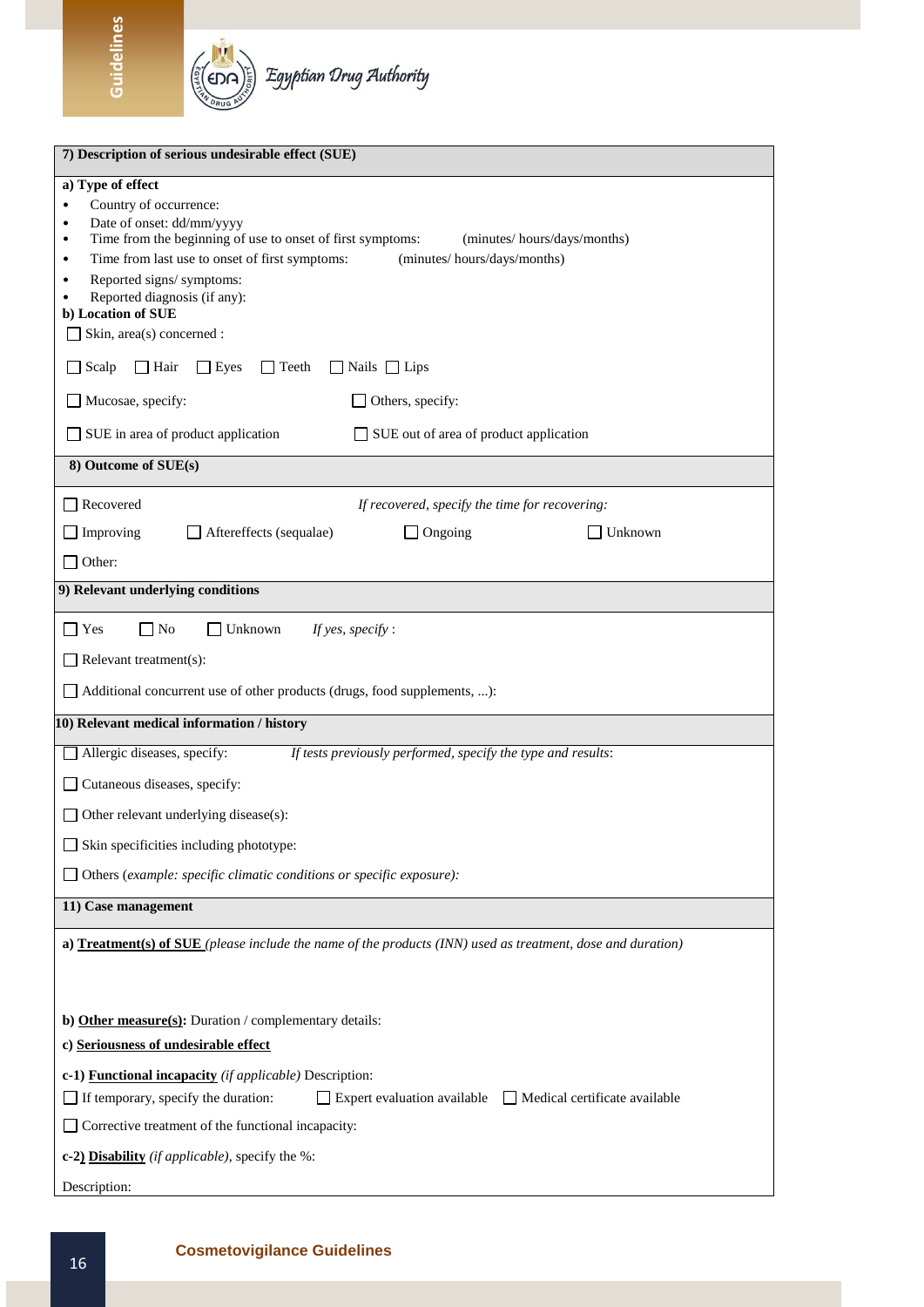**Guidelines**

| $\Box$ Expert evaluation available                                                                                                                                                                                                                |                                                                                                     | Medical certificate available |                                                            |  |
|---------------------------------------------------------------------------------------------------------------------------------------------------------------------------------------------------------------------------------------------------|-----------------------------------------------------------------------------------------------------|-------------------------------|------------------------------------------------------------|--|
| c-3) Hospitalization (if applicable):                                                                                                                                                                                                             |                                                                                                     |                               |                                                            |  |
| Duration of hospitalization:                                                                                                                                                                                                                      |                                                                                                     | Hospital name and address:    |                                                            |  |
| Corrective treatment received during the hospitalization (please include the name of the products (INN) used as treatment,<br>dose and duration, in addition to any other treatment measures after hospitalization)                               |                                                                                                     |                               |                                                            |  |
| c-4) Congenital anomalies (if applicable) :                                                                                                                                                                                                       |                                                                                                     |                               |                                                            |  |
| $\Box$ Detected during pregnancy                                                                                                                                                                                                                  |                                                                                                     |                               | Expert evaluation available $\Box$ Detected after delivery |  |
| c-5) Immediate vital risk (if applicable):                                                                                                                                                                                                        |                                                                                                     |                               |                                                            |  |
| Treatment and specific measures:                                                                                                                                                                                                                  |                                                                                                     |                               |                                                            |  |
|                                                                                                                                                                                                                                                   |                                                                                                     |                               |                                                            |  |
| c-6) <b>Death</b> ( <i>if applicable</i> ):                                                                                                                                                                                                       |                                                                                                     |                               |                                                            |  |
| Date: dd/mm/yyyy<br>12) Complementary investigations                                                                                                                                                                                              | Diagnosis:                                                                                          |                               | Medical certificate available                              |  |
| $\Box$ No<br>Yes                                                                                                                                                                                                                                  | If yes, specify:                                                                                    |                               |                                                            |  |
| Allergic testing:                                                                                                                                                                                                                                 |                                                                                                     |                               |                                                            |  |
|                                                                                                                                                                                                                                                   | Skin test(s) performed with the suspected cosmetic product(s):                                      |                               |                                                            |  |
| Product(s) tested                                                                                                                                                                                                                                 | Method(s) used                                                                                      | Readings on                   | Results                                                    |  |
|                                                                                                                                                                                                                                                   |                                                                                                     |                               |                                                            |  |
|                                                                                                                                                                                                                                                   | Skin test(s) performed with the substances (if available, attach the complete results to this form) |                               |                                                            |  |
|                                                                                                                                                                                                                                                   |                                                                                                     |                               |                                                            |  |
|                                                                                                                                                                                                                                                   | Other additional investigation(s) (specify, including results):                                     |                               |                                                            |  |
|                                                                                                                                                                                                                                                   | 13) Summary from Product owner or Distributor                                                       |                               |                                                            |  |
| <b>Narrative</b><br>a)                                                                                                                                                                                                                            |                                                                                                     |                               |                                                            |  |
|                                                                                                                                                                                                                                                   |                                                                                                     |                               |                                                            |  |
| <b>Follow-up</b><br>b)                                                                                                                                                                                                                            |                                                                                                     |                               |                                                            |  |
|                                                                                                                                                                                                                                                   |                                                                                                     |                               |                                                            |  |
| <b>Causality assessment</b><br>c)<br>Very likely<br>$\Box$ Not clearly attributable<br>$\Box$ Unlikely<br>$\Box$ Excluded<br>$\Box$ Likely<br>$\Box$ Unassessable<br><b>Corrective actions*****</b><br>d)<br>$\Box$ No<br>Yes<br>If yes, specify: |                                                                                                     |                               |                                                            |  |
| e)<br>Comments                                                                                                                                                                                                                                    |                                                                                                     |                               |                                                            |  |
|                                                                                                                                                                                                                                                   |                                                                                                     |                               |                                                            |  |